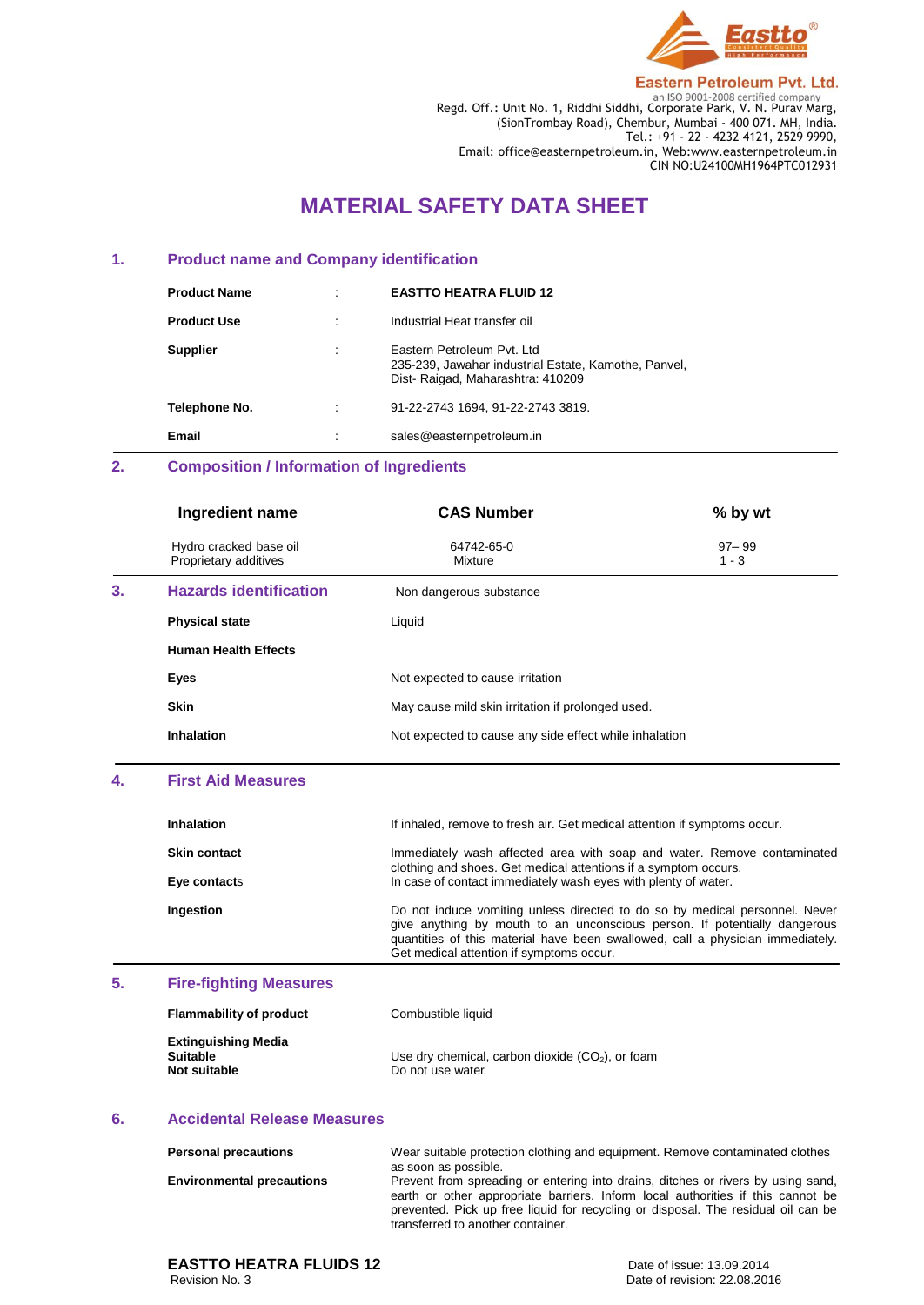

Regd. Off.: Unit No. 1, Riddhi Siddhi, Corporate Park, V. N. Purav Marg, (SionTrombay Road), Chembur, Mumbai - 400 071. MH, India. Tel.: +91 - 22 - 4232 4121, 2529 9990, Email: office@easternpetroleum.in, Web:www.easternpetroleum.in CIN NO:U24100MH1964PTC012931

| Clean up method- small spillage   | Absorb liquid with sand or earth, sweep up and remove to a suitable, clearly        |
|-----------------------------------|-------------------------------------------------------------------------------------|
|                                   | marked container for disposal in accordance with local regulation.                  |
| Clean up methods - large spillage | Prevent from spreading by making a barrier with sand, earth or other                |
|                                   | containment material. Reclaim liquid directly or in an absorbent. Dispose of as for |
|                                   | small spills.                                                                       |

## **7. Handling and Storage**

| <b>Handling</b> | Handle in accordance with good industrial hygiene and safety practices. If<br>handled at elevated temperatures or with high speed mechanical equipment,<br>vapors or mists might be released and require a well ventilated workplace. |
|-----------------|---------------------------------------------------------------------------------------------------------------------------------------------------------------------------------------------------------------------------------------|
| <b>Storage</b>  | Store at ambient temperature or with lowest necessary heating as required for<br>ease of handling.                                                                                                                                    |
|                 |                                                                                                                                                                                                                                       |

## **8. Exposure Controls / Personal Protection**

| <b>Control parameters</b>     | Adequate ventilation to control airborne concentrations. Where material is<br>heated, sprayed or mist formed, there is greater potential for airborne<br>concentrations to be generated |
|-------------------------------|-----------------------------------------------------------------------------------------------------------------------------------------------------------------------------------------|
| Personal protection equipment |                                                                                                                                                                                         |
| <b>Respiratory protection</b> | Avoid inhalation use suitable mask with filter if necessary.                                                                                                                            |
| <b>Hand protection</b>        | Wear oil-resistant protective gloves if there is a risk of skin contact.                                                                                                                |
| Eye protection                | For eyes protection wear safety goggles.                                                                                                                                                |
| Skin and body protection      | Use protective cloths and gloves.                                                                                                                                                       |
| <b>Hygienic measures</b>      | Act in accordance with good industrial Hygiene and safety practice.                                                                                                                     |

## **9. Physical and Chemical Properties**

| <b>CHARCTERISTICS</b>                          | <b>EASTTO HEATRA FLUIDS 12</b> |
|------------------------------------------------|--------------------------------|
| Physical state                                 | Liquid                         |
| Odour                                          | Mild                           |
| Density $@30^{\circ}$ C                        | 0.83                           |
| Kinematic viscosity $@$ 40 <sup>°</sup> C, cst | 12                             |
| Solubility in water                            | Insoluble                      |
| pH                                             | N.A                            |
| Flash Point <sup>o</sup> C                     | 180                            |

#### **10. Stability and Reactivity**

|     | <b>Reactivity and stability</b><br><b>Conditions to avoid</b><br><b>Hazardous decomposition products</b><br>Hazardous polymerization | Stable at normal conditions and decomposes at higher temperature.<br>Excessive heating and highly oxidizing agents<br>Hazardous decomposition products are not expected to form during normal<br>storage.<br>Under normal conditions of storage and use, polymerization will not occur. |
|-----|--------------------------------------------------------------------------------------------------------------------------------------|-----------------------------------------------------------------------------------------------------------------------------------------------------------------------------------------------------------------------------------------------------------------------------------------|
| 11. | <b>Toxicological Information</b>                                                                                                     |                                                                                                                                                                                                                                                                                         |
|     | Potential chronic health effects<br>Carcinogenicity                                                                                  | No known significant effects or critical hazards.                                                                                                                                                                                                                                       |
| 12. | <b>Ecological Information</b>                                                                                                        |                                                                                                                                                                                                                                                                                         |
|     | <b>Environment effect:</b>                                                                                                           | Will not have chronic effect on aquatic environment                                                                                                                                                                                                                                     |
| 13. | <b>Disposal considerations</b>                                                                                                       |                                                                                                                                                                                                                                                                                         |
|     | Waste disposal procedure:                                                                                                            | Place contaminated materials in a disposable container and dispose of in<br>accordance with Local, State environmental regulations and contact local<br>environment and health authorities to get the permission for waste disposal.                                                    |
| 14. | <b>Transport Information</b>                                                                                                         | Not classified as hazardous for transport (DOT, TDG, IMO/IMDG, IATA/ICAO)                                                                                                                                                                                                               |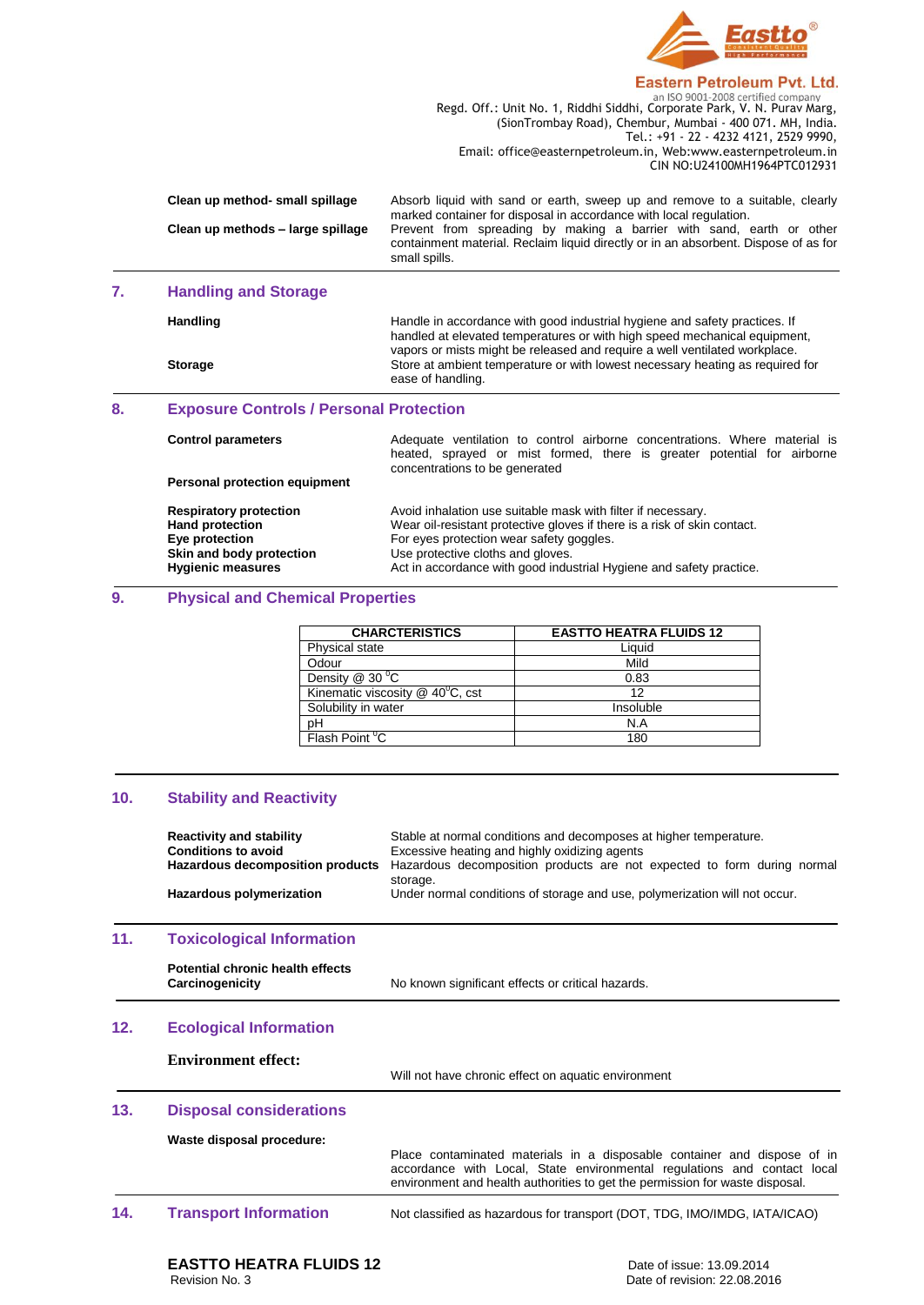

**Regd. Off.: Unit No. 1, Riddhi Siddhi, Corporate Park, V. N. Purav Marg,**<br>Regd. Off.: Unit No. 1, Riddhi Siddhi, Corporate Park, V. N. Purav Marg, (SionTrombay Road), Chembur, Mumbai - 400 071. MH, India. Tel.: +91 - 22 - 4232 4121, 2529 9990, Email: office@easternpetroleum.in, Web:www.easternpetroleum.in CIN NO:U24100MH1964PTC012931

designated and may not be valid for such material in combination with any other

materials or in any process, unless specified in the text.

| 15. | <b>Regulatory Information</b> | Not classified as hazardous.                                                                                                                                                                                                                                                                                                                                                                                             |
|-----|-------------------------------|--------------------------------------------------------------------------------------------------------------------------------------------------------------------------------------------------------------------------------------------------------------------------------------------------------------------------------------------------------------------------------------------------------------------------|
| 16. | <b>Other Information</b>      | The information provided in this Safety Data Sheet is correct to the best of our<br>knowledge, information, and belief at the date of its publication. The information<br>given is designed as a guide for safe handling, use, processing, storage,<br>transportation, disposal and release and is not to be considered as a warranty or<br>quality specification. The information relates only to the specific material |

**EASTTO HEATRA FLUIDS 12**<br>
Revision No. 3<br>
Date of revision: 22.08.20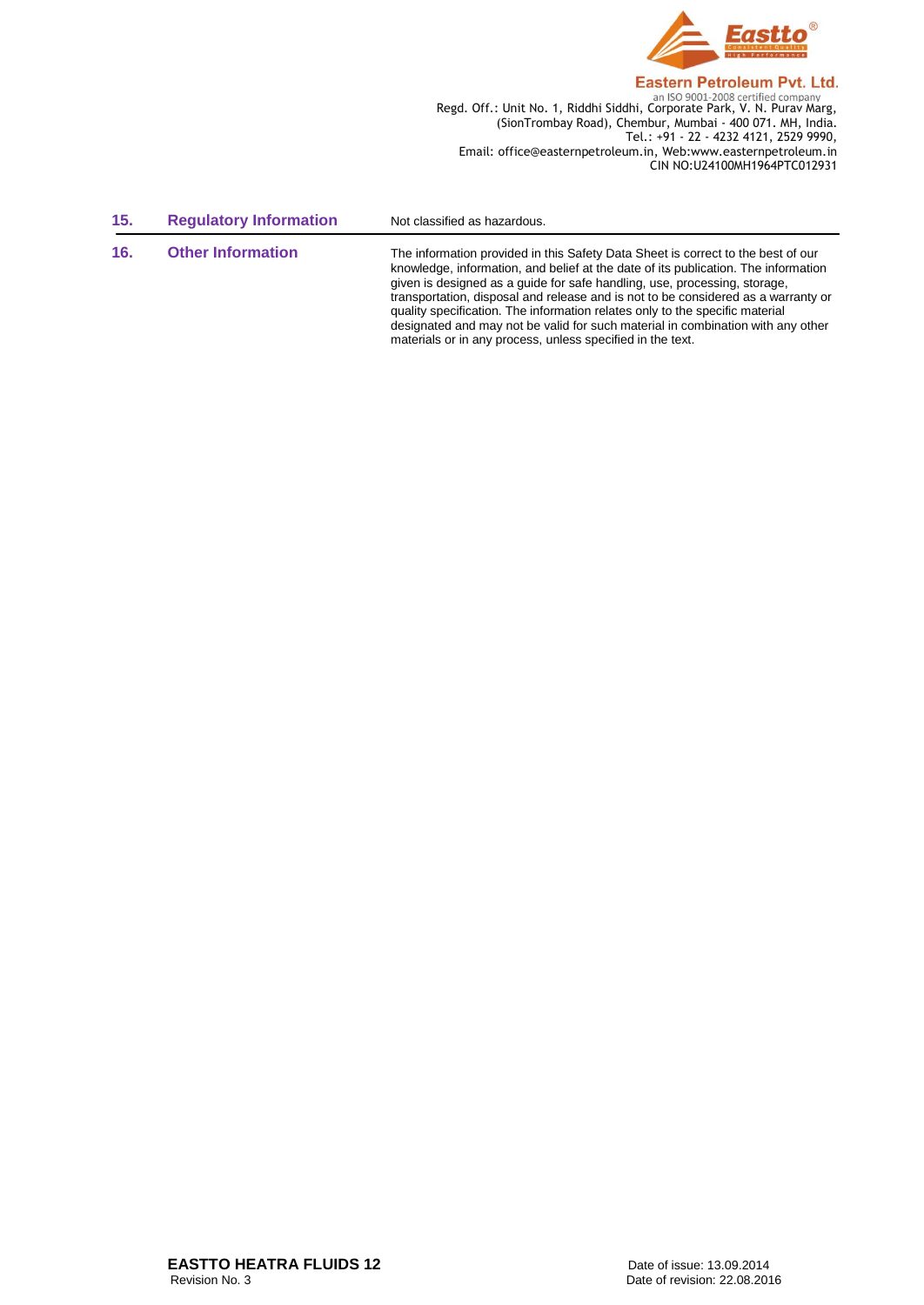

Regd. Off.: Unit No. 1, Riddhi Siddhi, Corporate Park, V. N. Purav Marg, (SionTrombay Road), Chembur, Mumbai - 400 071. MH, India. Tel.: +91 - 22 - 4232 4121, 2529 9990, Email: office@easternpetroleum.in, Web:www.easternpetroleum.in CIN NO:U24100MH1964PTC012931

## **MATERIAL SAFETY DATA SHEET**

#### **1. Product name and Company identification**

| <b>Product Name</b> | ٠         | EASTTO HEATRA FLUIDS 12, 22, 32, 100                                                                                    |
|---------------------|-----------|-------------------------------------------------------------------------------------------------------------------------|
| <b>Product Use</b>  | $\bullet$ | Industrial Heat transfer oil                                                                                            |
| <b>Supplier</b>     | ٠         | Eastern Petroleum Pyt. Ltd.<br>235-239, Jawahar industrial Estate, Kamothe, Panvel,<br>Dist-Raigad, Maharashtra: 410209 |
| Telephone No.       | ٠         | 91-22-2743 1694, 91-22-2743 3819.                                                                                       |
| Email               |           | sales@easternpetroleum.in                                                                                               |

### **2. Composition / Information of Ingredients**

|    | Ingredient name                                 | <b>CAS Number</b>                                      | % by wt              |  |
|----|-------------------------------------------------|--------------------------------------------------------|----------------------|--|
|    | Hydro cracked base oil<br>Proprietary additives | 64742-65-0<br>Mixture                                  | $97 - 99$<br>$1 - 3$ |  |
| 3. | <b>Hazards identification</b>                   | Non dangerous substance                                |                      |  |
|    | <b>Physical state</b>                           | Liquid                                                 |                      |  |
|    | <b>Human Health Effects</b>                     |                                                        |                      |  |
|    | Eyes                                            | Not expected to cause irritation                       |                      |  |
|    | <b>Skin</b>                                     | May cause mild skin irritation if prolonged used.      |                      |  |
|    | <b>Inhalation</b>                               | Not expected to cause any side effect while inhalation |                      |  |

#### **4. First Aid Measures**

| <b>Inhalation</b>   | If inhaled, remove to fresh air. Get medical attention if symptoms occur.                                                                                                                                                                                                              |
|---------------------|----------------------------------------------------------------------------------------------------------------------------------------------------------------------------------------------------------------------------------------------------------------------------------------|
| <b>Skin contact</b> | Immediately wash affected area with soap and water. Remove contaminated<br>clothing and shoes. Get medical attentions if a symptom occurs.                                                                                                                                             |
| Eye contacts        | In case of contact immediately wash eyes with plenty of water.                                                                                                                                                                                                                         |
| Ingestion           | Do not induce vomiting unless directed to do so by medical personnel. Never<br>give anything by mouth to an unconscious person. If potentially dangerous<br>quantities of this material have been swallowed, call a physician immediately.<br>Get medical attention if symptoms occur. |
|                     |                                                                                                                                                                                                                                                                                        |

## **5. Fire-fighting Measures**

| <b>Flammability of product</b>                                | Combustible liquid                                                     |
|---------------------------------------------------------------|------------------------------------------------------------------------|
| <b>Extinguishing Media</b><br><b>Suitable</b><br>Not suitable | Use dry chemical, carbon dioxide $(CO2)$ , or foam<br>Do not use water |

#### **6. Accidental Release Measures**

| <b>Personal precautions</b>      | Wear suitable protection clothing and equipment. Remove contaminated clothes<br>as soon as possible.                                                                                                                                                                                          |
|----------------------------------|-----------------------------------------------------------------------------------------------------------------------------------------------------------------------------------------------------------------------------------------------------------------------------------------------|
| <b>Environmental precautions</b> | Prevent from spreading or entering into drains, ditches or rivers by using sand,<br>earth or other appropriate barriers. Inform local authorities if this cannot be<br>prevented. Pick up free liquid for recycling or disposal. The residual oil can be<br>transferred to another container. |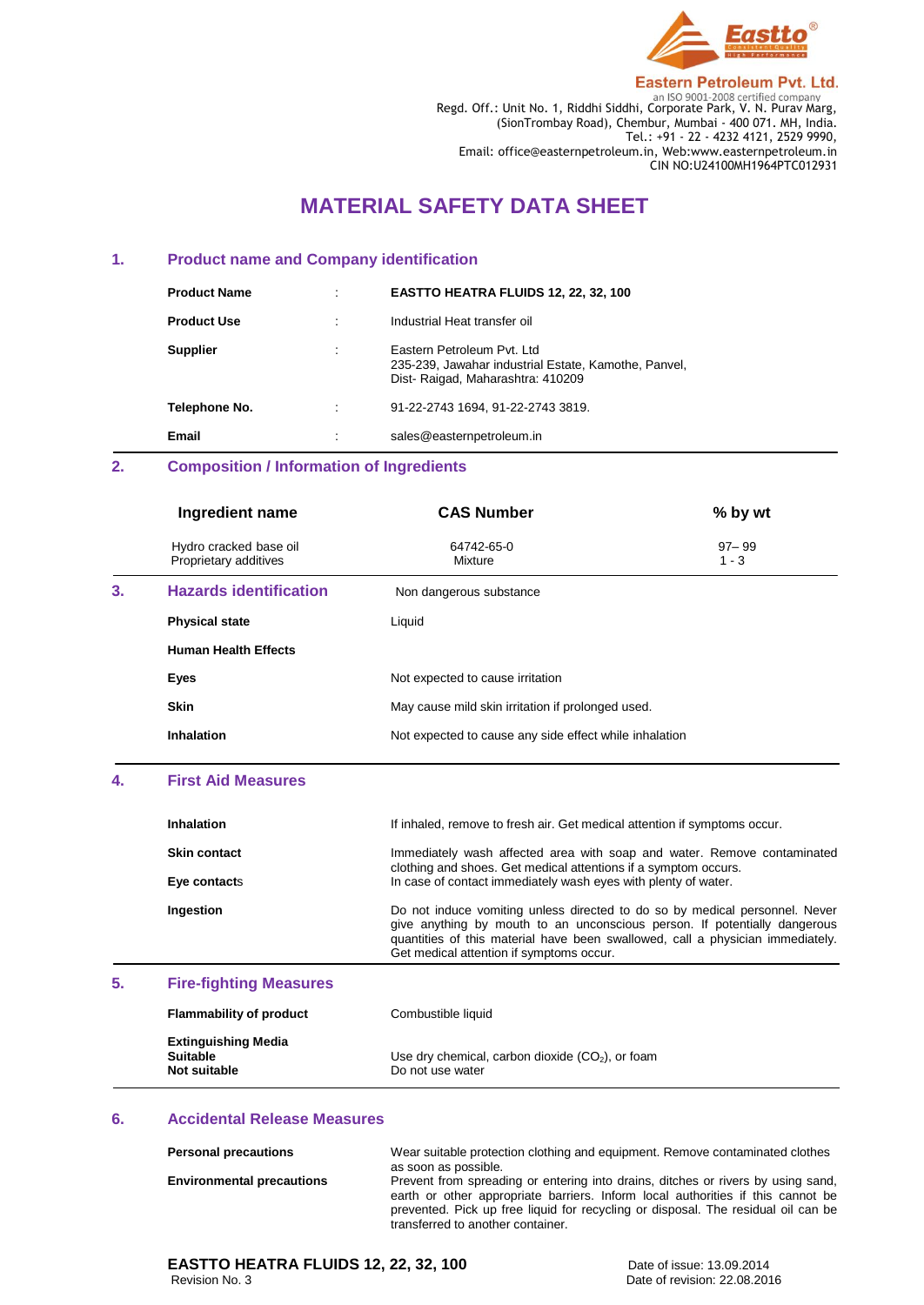

Regd. Off.: Unit No. 1, Riddhi Siddhi, Corporate Park, V. N. Purav Marg, (SionTrombay Road), Chembur, Mumbai - 400 071. MH, India. Tel.: +91 - 22 - 4232 4121, 2529 9990, Email: office@easternpetroleum.in, Web:www.easternpetroleum.in CIN NO:U24100MH1964PTC012931

| Clean up method- small spillage   | Absorb liquid with sand or earth, sweep up and remove to a suitable, clearly        |
|-----------------------------------|-------------------------------------------------------------------------------------|
|                                   | marked container for disposal in accordance with local regulation.                  |
| Clean up methods - large spillage | Prevent from spreading by making a barrier with sand, earth or other                |
|                                   | containment material. Reclaim liquid directly or in an absorbent. Dispose of as for |
|                                   | small spills.                                                                       |

## **7. Handling and Storage**

| Handling       | Handle in accordance with good industrial hygiene and safety practices. If<br>handled at elevated temperatures or with high speed mechanical equipment,<br>vapors or mists might be released and require a well ventilated workplace. |
|----------------|---------------------------------------------------------------------------------------------------------------------------------------------------------------------------------------------------------------------------------------|
| <b>Storage</b> | Store at ambient temperature or with lowest necessary heating as required for<br>ease of handling.                                                                                                                                    |

## **8. Exposure Controls / Personal Protection**

| <b>Control parameters</b>            | Adequate ventilation to control airborne concentrations. Where material is<br>heated, sprayed or mist formed, there is greater potential for airborne<br>concentrations to be generated |  |
|--------------------------------------|-----------------------------------------------------------------------------------------------------------------------------------------------------------------------------------------|--|
| <b>Personal protection equipment</b> |                                                                                                                                                                                         |  |
| <b>Respiratory protection</b>        | Avoid inhalation use suitable mask with filter if necessary.                                                                                                                            |  |
| <b>Hand protection</b>               | Wear oil-resistant protective gloves if there is a risk of skin contact.                                                                                                                |  |
| Eye protection                       | For eyes protection wear safety goggles.                                                                                                                                                |  |
| Skin and body protection             | Use protective cloths and gloves.                                                                                                                                                       |  |
| <b>Hygienic measures</b>             | Act in accordance with good industrial Hygiene and safety practice.                                                                                                                     |  |

## **9. Physical and Chemical Properties**

| <b>CHARCTERISTICS</b>                          |           | 22        | 32        | 100       |
|------------------------------------------------|-----------|-----------|-----------|-----------|
| <b>Physical state</b>                          | ∟iauid    | Liauid    | Liauid    | Liauid    |
| Odour                                          | Mild      | Mild      | Mild      | Mild      |
| Kinematic viscosity $@$ 40 <sup>°</sup> C, cst |           | 22        | 32        | 100       |
| Solubility in water                            | Insoluble | Insoluble | Insoluble | Insoluble |
| рH                                             | N.A       | N.A       | N.A       | N.A       |
| Flash Point <sup>°</sup> C                     | 180       | 180       | 190       | 200       |

#### **10. Stability and Reactivity**

|     | <b>Reactivity and stability</b><br><b>Conditions to avoid</b> | Stable at normal conditions and decomposes at higher temperature.<br>Excessive heating and highly oxidizing agents                                                                                                                   |
|-----|---------------------------------------------------------------|--------------------------------------------------------------------------------------------------------------------------------------------------------------------------------------------------------------------------------------|
|     | Hazardous decomposition products                              | Hazardous decomposition products are not expected to form during normal<br>storage.                                                                                                                                                  |
|     | Hazardous polymerization                                      | Under normal conditions of storage and use, polymerization will not occur.                                                                                                                                                           |
| 11. | <b>Toxicological Information</b>                              |                                                                                                                                                                                                                                      |
|     | Potential chronic health effects<br>Carcinogenicity           | No known significant effects or critical hazards.                                                                                                                                                                                    |
| 12. | <b>Ecological Information</b>                                 |                                                                                                                                                                                                                                      |
|     | <b>Environment effect:</b>                                    | Will not have chronic effect on aquatic environment                                                                                                                                                                                  |
| 13. | <b>Disposal considerations</b>                                |                                                                                                                                                                                                                                      |
|     | Waste disposal procedure:                                     | Place contaminated materials in a disposable container and dispose of in<br>accordance with Local, State environmental regulations and contact local<br>environment and health authorities to get the permission for waste disposal. |
| 14. | <b>Transport Information</b>                                  | Not classified as hazardous for transport (DOT, TDG, IMO/IMDG, IATA/ICAO)                                                                                                                                                            |